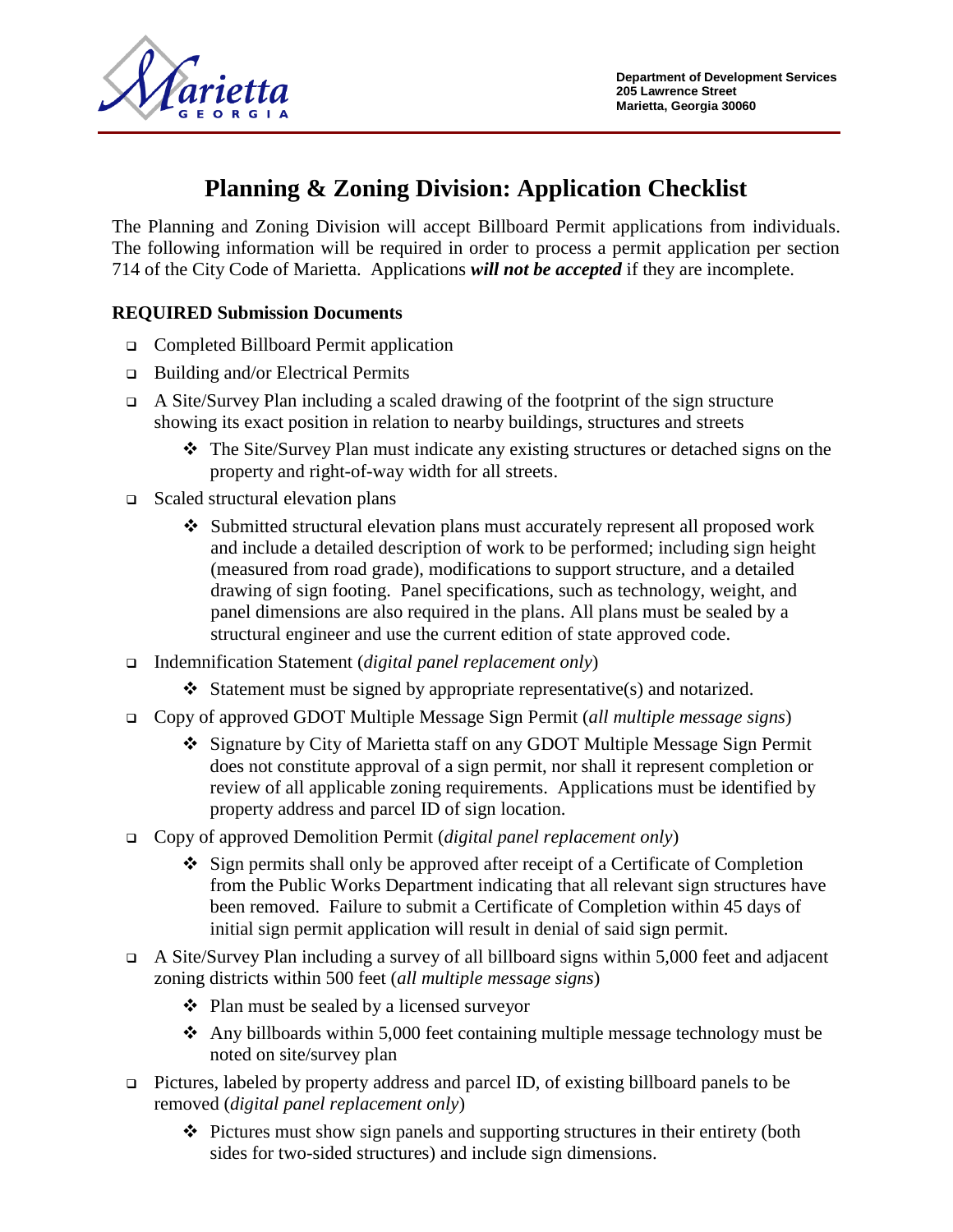

# **Billboard Permit Application**

- INCOMPLETE SIGN PERMIT APPLICATIONS WILL NOT BE ACCEPTED
- $\div$  INCOMPLETE, MISSING, OR INACCURATE INFORMATION FOR ANY OF THE REQUIRED SUBMISSION DOCUMENTS WILL RESULT IN IMMEDIATE DENIAL OF ANY SUBMITTED SIGN PERMIT APPLICATION

#### **PART ONE: GENERAL INFORMATION**

| Name of Property Owner |                                                                                   |
|------------------------|-----------------------------------------------------------------------------------|
|                        |                                                                                   |
|                        |                                                                                   |
|                        | Name of Sign Owner (if different from property owner): __________________________ |
|                        |                                                                                   |
|                        |                                                                                   |
|                        |                                                                                   |
|                        |                                                                                   |
|                        |                                                                                   |

#### **REQUIRED CONTACT INFORMATION:**

24-HOUR EMERGENCY NOTIFICATION CONTACT *To be provided to City of Marietta Police Department*

Name:

Phone:

24-HOUR MAINTENANCE CONTACT:

Name:

Phone:

| <b>Received by:</b> |  |
|---------------------|--|
| Date:               |  |
| <b>Time:</b>        |  |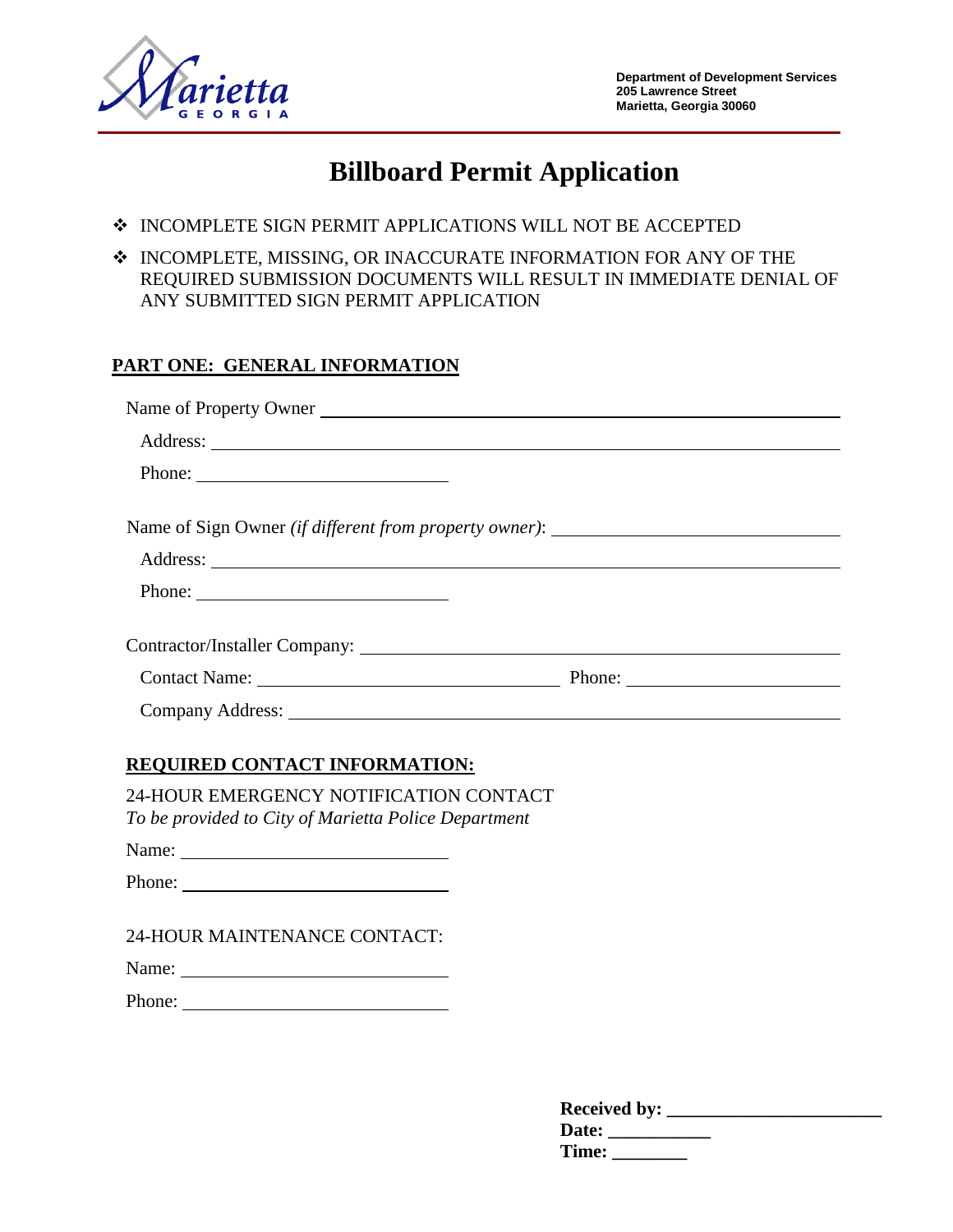

**Department of Development Services 205 Lawrence Street Marietta, Georgia 30060**

#### **PART TWO: REMOVED SIGN STRUCTURES**

(*If applicable per Division 714 of the Comprehensive Development Code of the City of Marietta*)

|             | <b>Demo Permit</b><br><b>Number</b> | <b>Address</b><br>(Street Name and Number) | # Panels<br><b>Removed</b> | Area To Be<br><b>Removed</b> | <b>Pictures with</b><br><b>Dimensions</b> |
|-------------|-------------------------------------|--------------------------------------------|----------------------------|------------------------------|-------------------------------------------|
| Location #1 |                                     |                                            |                            |                              | Attached                                  |
| Location #2 |                                     |                                            |                            |                              | Attached                                  |
| Location #3 |                                     |                                            |                            |                              | Attached                                  |
| Location #4 |                                     |                                            |                            |                              | Attached                                  |
| Location #5 |                                     |                                            |                            |                              | Attached                                  |
|             |                                     |                                            |                            |                              |                                           |

**\****Additional locations may be attached as necessary*

### **PART THREE: SIGN DATA**

| Is the proposed sign a panel replacement of an existing sign structure?                                                              | YES | N <sub>O</sub> |
|--------------------------------------------------------------------------------------------------------------------------------------|-----|----------------|
| Will the sign include LED (Light Emitting Diode) screens, plasma<br>panels, or any similar electronic signage devices or technology? | YES | N <sub>O</sub> |
| What is the value of the existing sign structure?                                                                                    |     |                |
| Estimated value of improvements                                                                                                      |     |                |
| Number of proposed/replacement sign panels                                                                                           |     |                |
| Direction(s) facing                                                                                                                  |     |                |
| Dimensions of sign panel(s)                                                                                                          |     |                |
| Square footage of sign face (copy area)                                                                                              |     |                |
| What is the height of the existing sign structure ( <i>measured from road grade</i> )?                                               |     | ft             |
| What is the height of the proposed sign structure (measured from road grade)?                                                        |     | ft             |

## **PART FOUR: ACKNOWLEDGEMENT**

I, ,

(*Applicant's Name*)

hereby affirm that the information supplied on this application is correct and if found to be incorrect that any permit issued pursuant to this application may be void. I further affirm that I will comply fully with the provisions of the sign code and any variances granted for the sign permits issued pursuant to the information contained in this application.